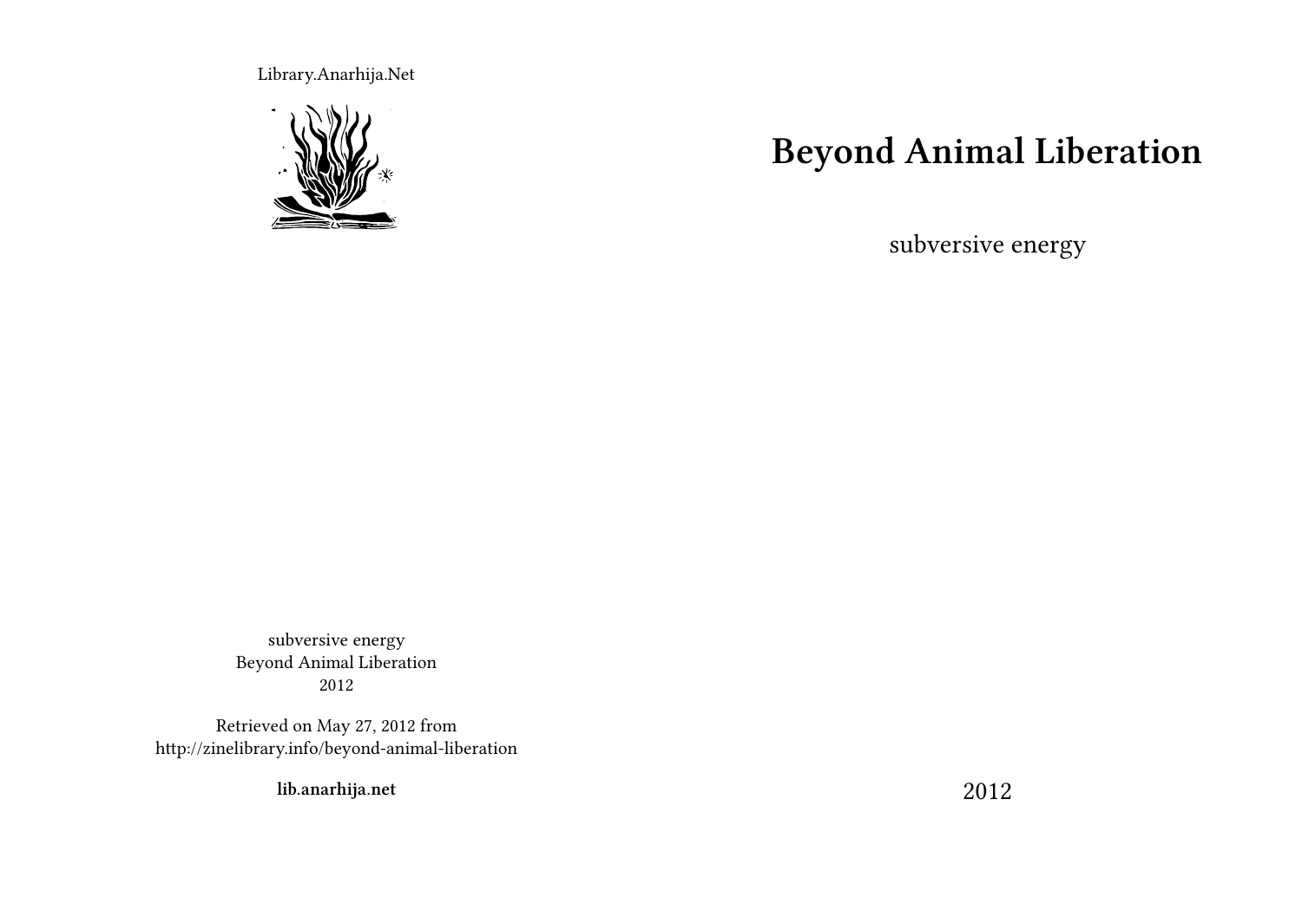## **Contents**

| 1. Introduction                                                      | 3              |
|----------------------------------------------------------------------|----------------|
| 2. Beyond Veganism                                                   | $\overline{4}$ |
| We are more than what we consume                                     | $\overline{4}$ |
| Why a diet can't abolish 'Violence in Everyday Life'                 | 6              |
| The revolution starts in the kitchen? $\dots \dots \dots$            | 8              |
|                                                                      | 8              |
|                                                                      | 9              |
| 3. Animal Liberation as Liberal Ideology                             | 11             |
| Isolating issues can only lead to isolated struggles                 | 12             |
| Who wants a Bill of Animal Rights anyways?                           | 13             |
| Militant activists are still activists $\ldots \ldots \ldots \ldots$ | 14             |
| Steven Best - Animal Rightist                                        | 17             |
|                                                                      | 18             |
| The problem with representation $\ldots \ldots \ldots \ldots \ldots$ | 19             |
| 4. Beyond Animal Liberation                                          | 21             |
| Taking a brick to the relationship                                   | 21             |
| There is no systematic violence in the wild $\dots\dots\dots$        | 23             |

not mean that we are advocating for the primitivist position that we return to a certain way of living — we have no interest in defining what the future should look like, nor are we trying to turn the real lived experiences of indigenous people into mere concepts. We are simply pointing out that these individuals have managed to live without the human-animal binary and this should be our goal as well. Once we begin to create relationships of our choosing, we can start to live our lives as free and wild individuals, unrestricted by the social roles currently forced upon us.

#### **There is no systematic violence in the wild**

When animal liberationists claim that killing an animal is always an act of violence and domination, our objection is not with the first point, but with the second. While we agree that killing another animal is always a violent act, we reject the idea that violence is always an act of domination. In his essay *Insurgent Ferocity*, Feral Faun points out that *"[v]iolence, in itself, does not perpetuate violence. The social system of rationalized violence, of which pacifism is an integral part, perpetuates itself as a system."* For example, the capitalist system forces us to work on projects not of our choosing, with the main purpose being the continuation of our need to work to survive. Absent of the social institutions that use violence to reproduce themselves, violence simply becomes momentary flare-ups between individuals. *"Violence is an aspect of animal interaction… There is no systematic violence in the wild, but, instead, momentary expressions of specific passions."* (ibid) As wild individuals living according to our desires and passions, we may engage in temporary moments of violence. Since these moments are not used to maintain social control, the only reason to oppose such violence is a pacifist mentality. We will not bother pointing out the problems with pacifism since so many others have done so at length already.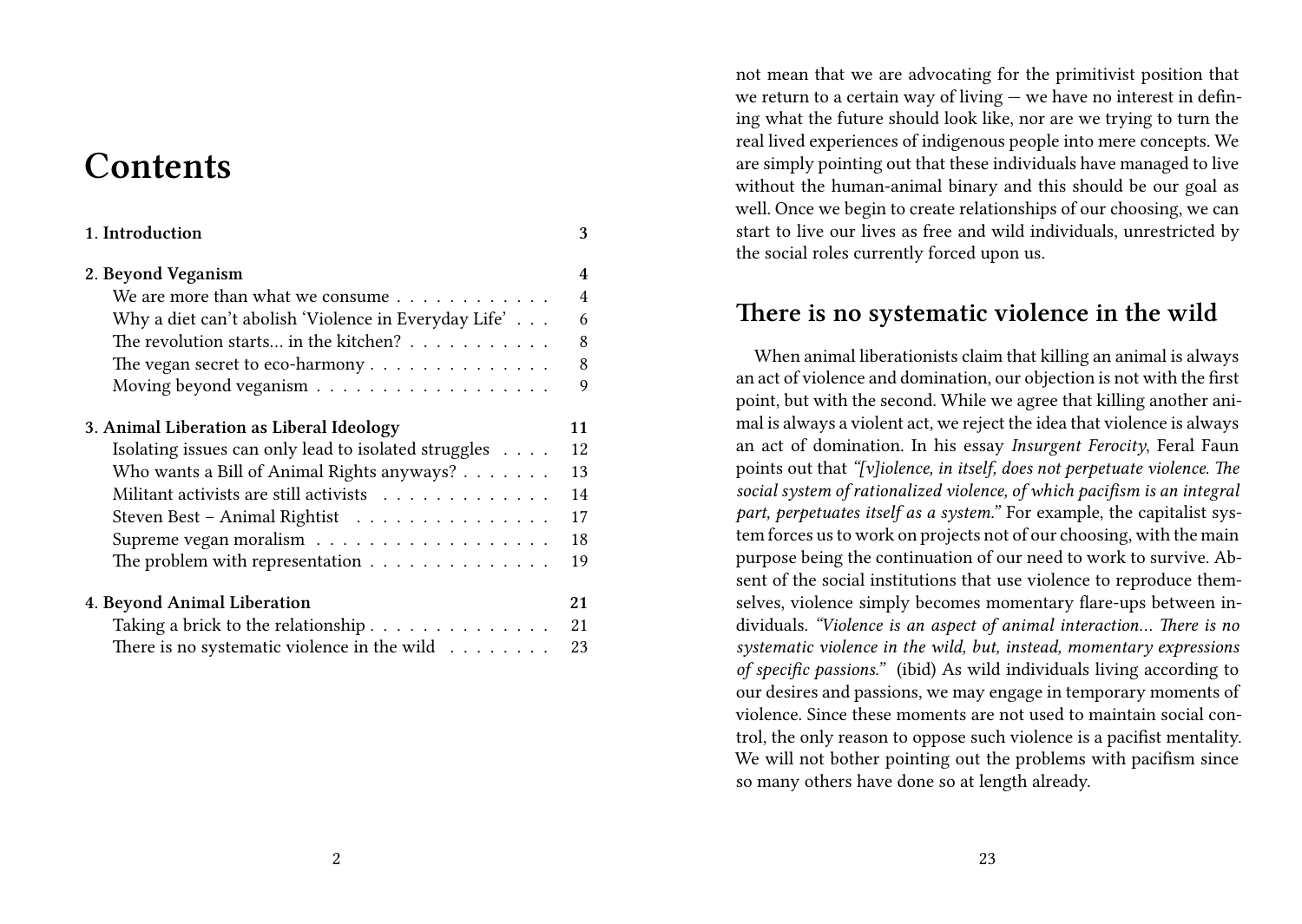this unbalance of power, but they adopt the typical liberal response of attempting to elevate animals to the status of person, changing the power dynamic within the human-animal relationship. For example, Walter Bond asks "*Would you eat the dead and broken bodies of child laborers left in the trash?"* attempting to demonstrate that one should treat animals as they do humans. (Supreme Power Vegan)

This is similar to the feminist desire to elevate woman to the level of man. Feminists recognize the power imbalance in the manwoman relationship and like animal liberationists attempt to correct this imbalance by equalizing the power within the relationship. What they fail to grasp is that so long as the social roles continue to be filled, the relationship cannot change in any meaningful way. As pointed out on the Not Yr Cister Press website, *"patriarchy can only exist so long as it is performed — that is, so long as the role of the man is fulfilled. What we want, quite simply – as for with any other determinate role imposed by and in the service of capital – is for it to be destroyed.*" Simply replace patriarchy with speciesism and man with human, and this statement shows the shortcomings of the animal liberation movement. It is not enough to attempt to alter the balance of power in the relationship. We must go beyond the social roles that have been forced upon us – beyond the role of man, of woman, even the role of human. We must subvert the human-animal relationship that is based on human dominance over animals and start creating new relationships that reflect our desires and passions. Coupled with a project of attack on the institutions that perpetuate relationships based on domination, this is part of the insurrectional project that we engage in.

We have no interest in defining how these new relationships will develop. However, it is important to recognize that the only examples of communities that have gone beyond the human-animal dichotomy are so-called 'primitive' societies. By considering themselves part of the earth, indigenous peoples have lived without the social roles that define humans as separate from animals. This does

## **1. Introduction**

This is a collection of writings that critique the animal liberation movement and the corresponding lifestyle choice, veganism. We have spent extensive time working within the animal liberation movement in North America and our critique is highly influenced by our personal experiences. Through study and discussion, we have developed a new understanding of domination, making this a critique not only of the animal liberation movement but also of our previous selves and the ways in which we attempted to deal with animal oppression.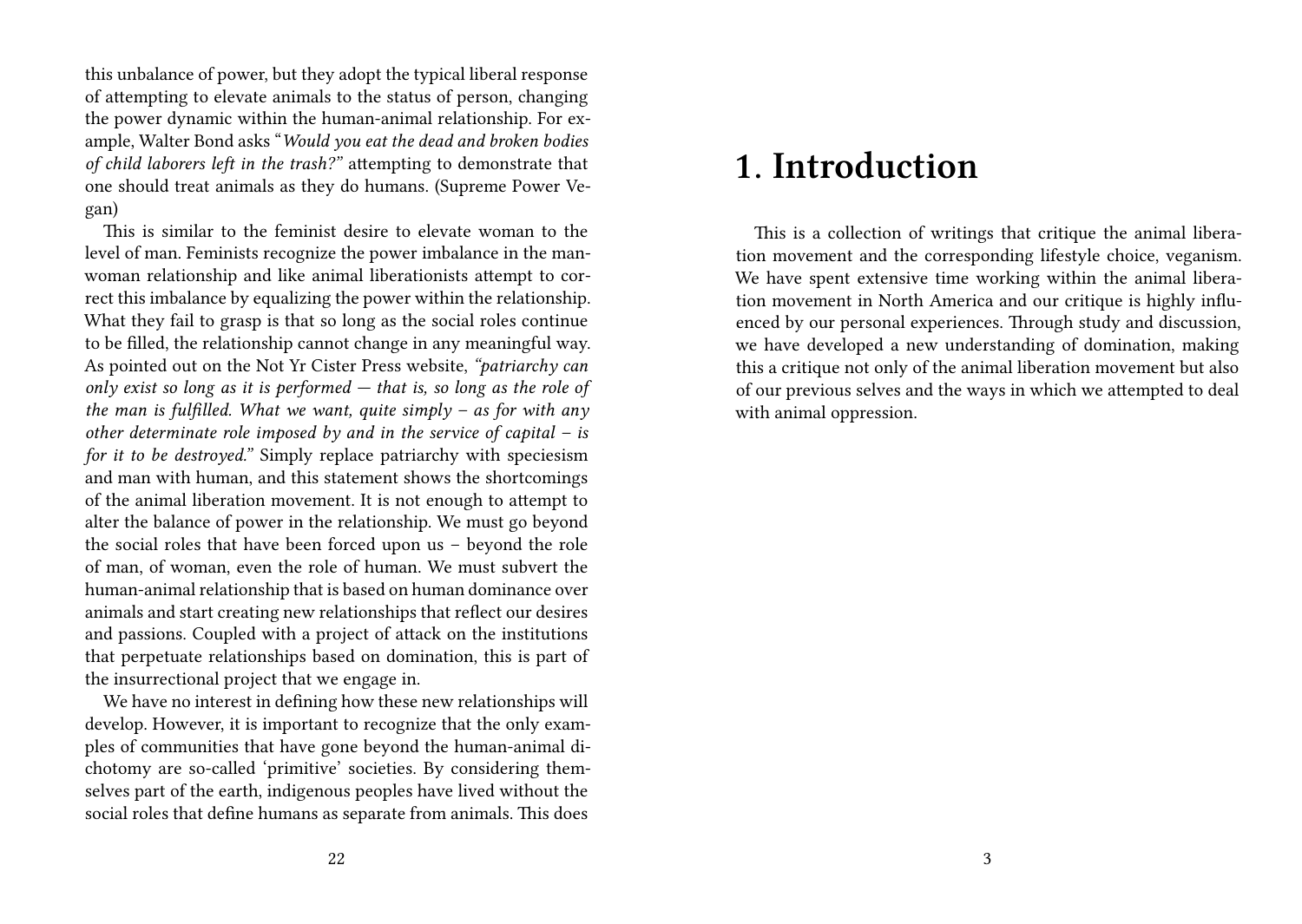## **2. Beyond Veganism**

In North America, the animal liberation movement puts considerable emphasis on veganism. While it is not rare for the liberals of a movement to adopt specific consumer or lifestyle choices (buying fair trade, recycling, and so on), it is unusual for the 'radicals' of these movements to actively endorse these choices. Taking a quick survey of some of the individuals considered 'radical' animal liberationists, the North American Animal Liberation Press Officers and Advisors Camille Marino, Jerry Vlasak, Gary Yourofsky, and Peter Young to name a few, all claim that veganism is an important part of the animal liberation movement<sup>1</sup>. Apparently there is something incredibly special about veganism that distinguishes it from other consumer or lifestyle choices.

In what appeared to be breaking news in the animal liberation movement in June 2011, Camille Marino announced what anarchists have known for years – that veganism *"does absolutely nothing to relieve animal suffering."* (Ethical Veganism Doesn't Help Animals) So if veganism is not an effective means of combating animal oppression, why all the fuss?

#### **We are more than what we consume**

In the quintessential 'veganarchist' pamphlet *Animal Liberation and Social Revolution*, Brian Dominick explains that, "*By my defi-*

# **4. Beyond Animal Liberation**

Like feminism, animal liberation is a response to an isolated oppression and an attempt to change the power dynamic within a specific relationship. While discussions of the oppressive attitudes we exhibit can help us develop new understandings of how domination manifests in daily life, the focus on specific attitudes only serves to reinforce the social roles forced upon us.

Since animal liberation is an attempt to balance the power in the human-animal relationship, like all liberal movements, animal liberationists rely on morals to define the way this power will be equalized. In our experience, there are two dominant forms of such moralism. The first, generally expressed in the more 'radical' factions of the movement, is that animals should be granted the status of person and with it the inalienable rights of humans. The second is that the act of consuming an animal is inherently violent and dominating. Animal liberationists may use one or both of these arguments, but since they are separate we will deal with them as such.

### **Taking a brick to the relationship**

As discussed earlier, present society is made up of social roles which have been forced upon us by the various institutions of domination. The purpose of these social roles is to alienate us from ourselves, thereby preventing us from living as free individuals. The human-animal relationship is one example of these social roles. In this society, humans are seen as subjects, while animals are seen as objects, there for our consumption. Animal liberationists recognize

<sup>1</sup> For examples please see, for Marino: www.negotiationisover.net; Vlasak: arzone.ning.com; Yourofsky: www.adaptt.org ; and Young: strikingattheroots.wordpress.com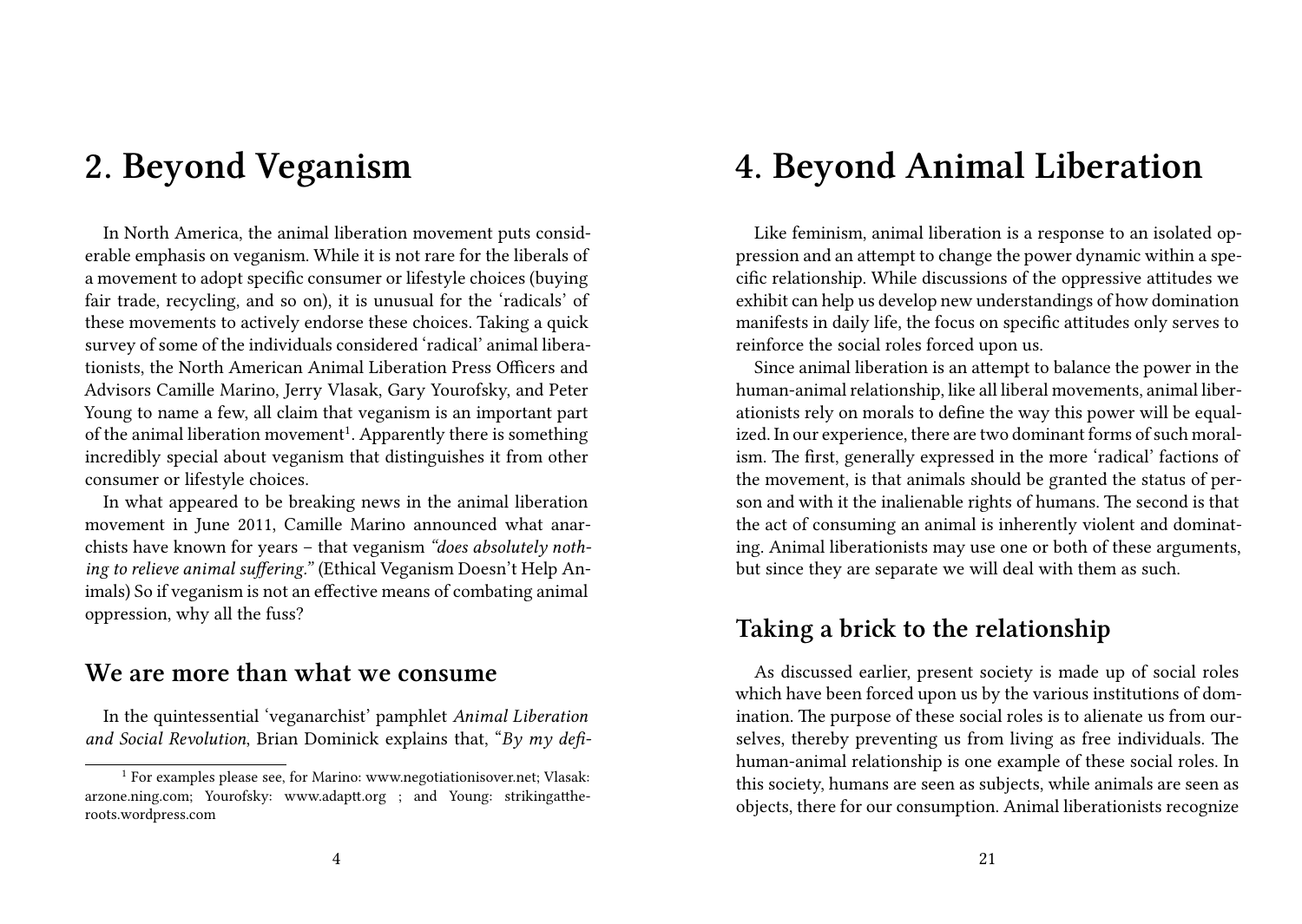flection of a movement that *"challenge[s] the myths of representative democracy."* (ibid) Our goal should not be to represent the needs of animals, since this will limit us to the reformist position of improving their condition within present society. We should be attempting to create new ways of relating with the world that do not require 'enlightened' humans speaking on behalf of anyone, animals included.

*nition, pure vegetarianism is not veganism. Refusing to consume the products of non-human animals, while a wonderful life choice, is not in itself veganism. The vegan bases her choices on a radical understanding of what animal oppression really is, and her lifestyle choice is highly informed and politicized*". Many animal liberationists share the perspective that veganism is more than a consumer choice but a *lifestyle choice* representing their morals.

As anarchists, our analysis of the domination of animals involves the recognition that the distinction between human and nonhuman animals must be abolished. While this involves developing a "*radical understanding of what animal oppression really is,*" we see no reason why this understanding also requires a vegan diet.

Dominick points out that a radical analysis of animal exploitation must appreciate that "*the meat industry (including dairy, vivisection, etc) is not an isolated entity. The meat industry will not be destroyed until market capitalism is destroyed.*" He also admits that the items we purchase harm more than just nonhuman animals (unlike what the 'cruelty-free' bunnies on 'green' products everywhere would have us believe), yet he clings to the term veganism and consumptive practices more generally, stating that "*there is a compromise point at which we can achieve an understanding of the effects of our actions as well as adjust and refocus our lifestyles accordingly… You are what you consume.*" Anyone with a radical understanding of capitalism recognizes that 'ethical consumerism' does not challenge the exploitation inherent within the system and the power imbalances it develops. Since "*there is no escape from the massive markets of late capitalism*", Dominick's 'compromise point' is irrelevant – every purchase contributes to the capitalist system we are bound by and wish to destroy. We certainly hope that our purchases aren't an expression of our desires even if we do buy 'fair trade', 'sweatshop-free', or 'vegan', since any society that has a capitalist mode of production is one we want to dismantle.

It is not specific institutions that maintain dominance over animals (the meat industry, the vivisection industry, the entertainment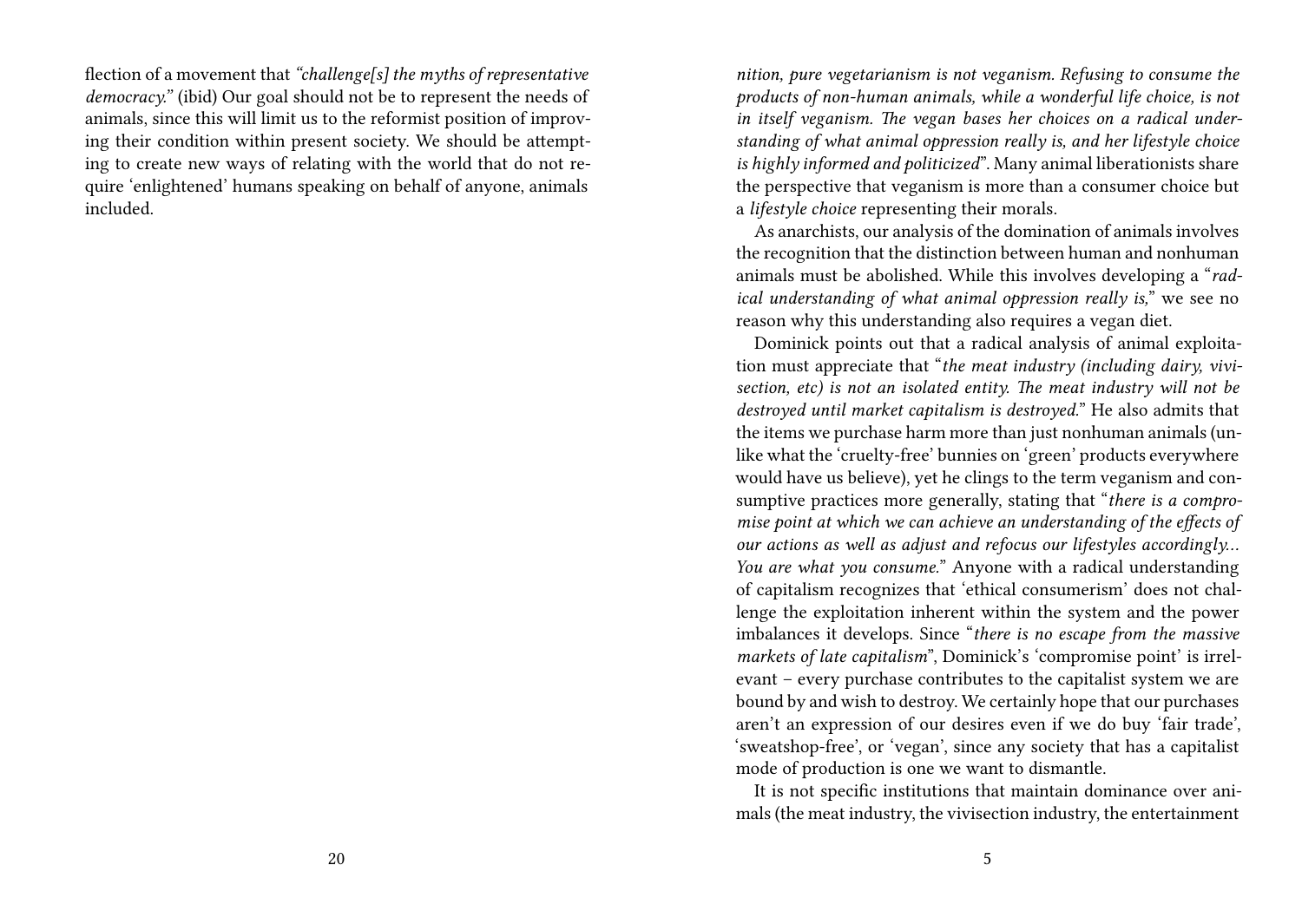industry, etc.) but a network of institutions (including the state, the economy, religion, the family, etc.) that dominate *us all* (human and nonhuman). This network forces specific social roles upon us, the main purpose being the perpetuation of this system. One of these roles is that of consumer, and regardless of how 'ethical' the consumption appears, whenever we make a purchase we accept the consumer-product relationship. To overcome these social roles we must destroy the system that creates them and find new ways of relating to one another. In an attempt to subvert the consumerproduct relationship anarchists often participate in stealing and/or 'freeganism', as both undermine the transfer of resources to the capitalist system. However, the insistence that veganism is important has animal liberationists encouraging us to engage in 'ethical' consumption, even going so far as 'Supreme Power Vegan' Walter Bond advocating against the supposed speciesist acts of dumpster diving or stealing animal products. (Supreme Power Vegan) So rather than *actually engage* in actions that subvert the capitalist system (which also happens to be part of the system that dominates animals), we are encouraged to advance the 'vegan economy'.

The limited options that capitalism offers cannot even begin to represent the many ways in which we hope to relate to one another when we break through the trappings of the current system. And if what we consume is not an expression of our desires, a person can be against speciesism without being vegan in the same way that one can be against industrial civilization while driving a car. 'Ethical consumerism' should be left for the liberals.

## **Why a diet can't abolish 'Violence in Everyday Life'**

Dominick attempts to describe veganism as more than a mere consumer choice when he implies that it is part of the process of

Steven Best says that "*Animal liberation is the next necessary and logical development in moral evolution and political struggle."* (Rethinking Revolution) The 'moral evolution' he refers to is the application of the moral principle that it is *always* wrong to kill and consume another living being. Although this may be a valid way to live in certain circumstances, by making it a universal principle, animal liberationists put limits on the ways we can interact with the world.

But Best shows that he is clearly not opposed to the universal application of an abstract concept when he asks*"is it any less 'totalitarian' to enforce prohibitions against killing human beings [than those against killing animals]?"* (ibid) Any universal law against killing humans or animals is *equally* totalitarian and as anarchists we reject any such prohibition. Best goes on to say that *"[a]ny future society worth fighting for will be based on principles of universal democracy that forbids any form of exploitation, regardless of the species."* We certainly would not bother fighting for a future society based on universal principles governing any aspect of our lives. We have no interest in defining what the future will look like – each individual and group of individuals will have to decide their path for themselves based on their lived experience.

#### **The problem with representation**

Since the anarchist project is one of reclaiming our lives, it must also be one that rejects all representation. We are against anyone who attempts to speak on our behalf and we have no interest in voicing the desires of anyone but ourselves. The animal liberation movement is inherently based on representation, as animal liberationists act on behalf of animals. Best is at least explicit about this, admitting that "*[w]hatever language we use to describe it, enlightened humans must speak for the animals."* (ibid) Maybe the meaning of representation confuses Best, because this is certainly not a re-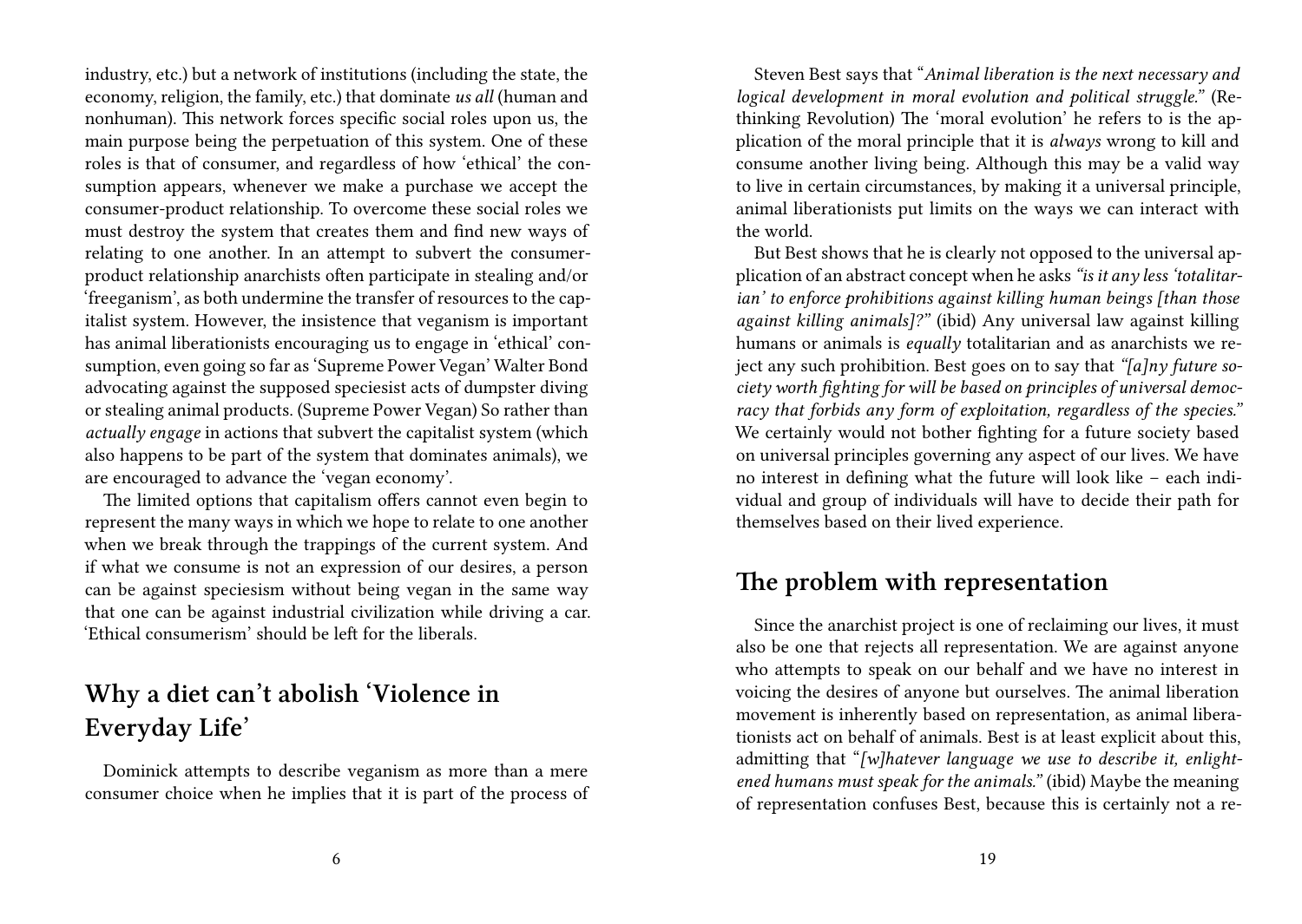But Best claims that *"the concept of rights continues to inflame rebellion and the political imagination, [and] continues to provide a critical leverage and internal critique against capitalist exploitation."* (ibid) Well, this is hardly radical and certainly not anarchist. The concept of rights does nothing but quench the fire of rebellion and pushes people towards reforming the current social order rather than destroying it. Best even goes as far to say that "*[i]n a nonstatist society, rights can 'wither away'."* (ibid) But why would rights that were presumably seen as victories simply 'wither away'? Does it not seem more plausible that a movement struggling for rights would fight to keep those rights, eventually solidifying them into laws and moral absolutes? A project of liberation cannot use or advocate for state-approved methods of revolt because doing so only strengthens the state's power.

#### **Supreme vegan moralism**

As anarchists, we are not only against all laws but also against any construct which limits our individual freedom. As such, we are opposed to the leftist view that a future society must be developed around universal principles and morals. This critique is influenced by Max Stirner's *The Ego and Its Own*, which shows that morals and laws are identical in how they are constructed to govern our actions. Morals are values which are set in stone and then applied universally, regardless of context. The political left, including the animal liberation movement, engage in moralism, which is the act of not only living by morals but using them as tools to affect social change. Moralism restricts the individual's freedom by forcing them to live by these constructed beliefs, whether or not they apply to the unique situations we experience. We refuse to live our lives by any construct and instead live according to our real desires and passions.

*"challenging the false wisdom and values we've been indoctrinated with."* Dominick responds to the "*abuse of animals – whether directly, as is the case regarding the mistreatment of pets, or indirectly, as through the process of meat eating [which] correlates to social violence*", by advocating the "*conscious abstinence from actions which contribute directly or indirectly, to the suffering of sentient beings."* But this fails to acknowledge that we are forced into the role of consumer, a role we cannot fully withdraw from (except by removing ourselves from industrial civilization completely – an act that is becoming increasingly difficult). This makes participating in indirect forms of violence impossible to avoid. Since capitalism is an inherently exploitative system, whenever we engage in the role of consumer, whether we are buying meat, vegetables, or shoes, we are participating in social violence. Refusing to purchase certain products from the capitalist market does not wipe one's hands clean of social violence. Of course we should attempt to develop nonhierarchical relationships with the animals we are in direct contact with, but the only way to avoid the indirect social violence we are complicit in is to destroy the system that forces the consumerproduct relationship upon us.

Dominick even attempts to convince us that participating in the indirect violence of purchasing and consuming animal products will increase the likelihood of engaging in direct abusive behaviour. "*[T]his cause-effect dynamic works both ways. It has been shown that those who are violent towards animals – again, directly or indirectly – are also more likely to be violent towards other humans. People fed a vegetarian diet, for instance, are typically less violent than those who eat meat. People who abuse their pets are unlikely to stop there – their children and partners are often next*". While various researchers have demonstrated that a link exists between domestic violence and animal abuse<sup>2</sup>, we found no research showing that vegetarianism

<sup>2</sup> See, for example, Frank R. Ascione & Phil Arkow, Child Abuse, Domestic Violence, and Animal Abuse.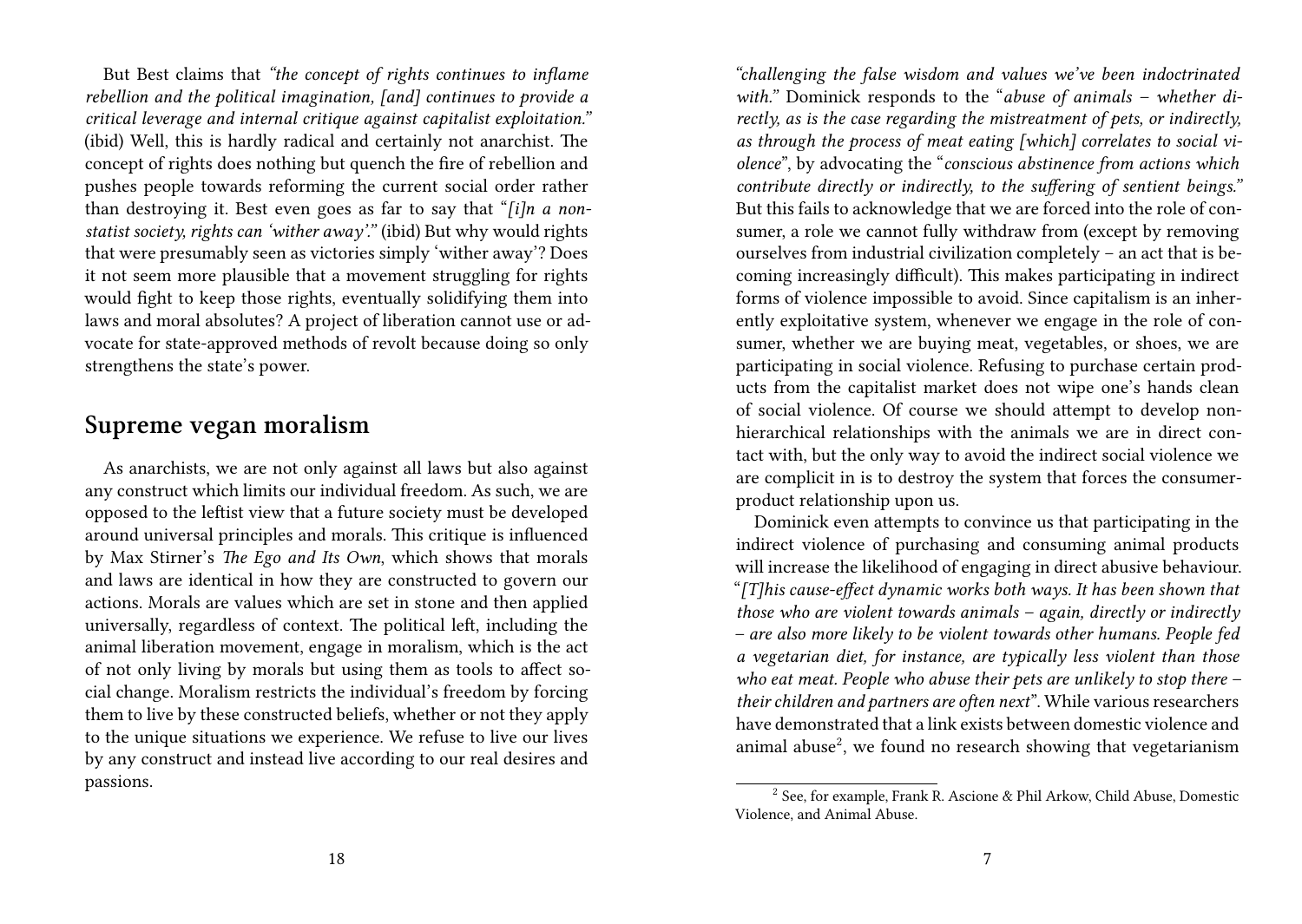is even linked to 'less violent' behaviour, let alone demonstrates a cause-effect relationship. It is absurd to think that the traits fostered by the direct abuser are also developed within us when we are forced to engage in the role of consumer.

#### **The revolution starts… in the kitchen?**

When Dominick states that, "*the role of the revolutionist is simple: make your life into a miniature model of the alternative, revolutionary society you envision*", he attempts to make the (naïve) case that changing ourselves will change the world. *"It is we who are the enemy; overthrowing the oppressors in our heads will be the revolution.*" Although personal transformation is important, referring to ourselves as the enemy misdirects the rage we should be unleashing on the elites and institutions of domination.

It is obvious to (almost) everyone that refusing to buy factoryfarmed meat will not create a world without factory farms. While challenging the oppressive ideas we have been taught and creating new ways of relating to one another are both important tasks, they are not the only tasks of the revolutionary. As put by sasha k, "*anarchists must attack, for waiting is defeat.*" (Some Notes on Insurrectionary Anarchism) Even Dominick admits that "*the simple act of changing one's lifestyle, even when joined by millions of others, cannot change the world, the social structures of which were handcrafted by elites to serve their own interests*". The role of the revolutionary is not so simple – it is essential we engage in daily acts of resistance and attack the institutions that dominate us all.

### **The vegan secret to eco-harmony**

Dominick tells us that "*Radicals need to realize, as vegans do* [emphasis ours], *that the only thing we can learn from animals is how*

It is also worth pointing out that many actions advocated for by Best and the animal liberation movement are merely acts of civil disobedience. Although these actions challenge specific laws, their purpose is to show that certain laws protecting animal exploitation are unjust and need to be changed. In Best's speech *Veganism: The War We Cannot Lose* he states, *"[s]tart breaking the law, start joining in civil disobedience. Fuck the law! When the law is wrong the right thing to do is break it! Now you think I sound radical? I'm only quoting Gandhi and Martin Luther King."* Although we agree that laws should be broken, we reject the liberal suggestion that they should be broken only when they are 'wrong'. As anarchists, we reject all laws and have no interest in Gandhi and King's desire to beg the state for more 'just' laws.

### **Steven Best – Animal Rightist**

Perhaps it is no surprise that Best advocates for civil disobedience since he supports the law as long as it protects the rights of animals. He does acknowledge that *"[r]ights, in short, are created by the capitalist elite for the capitalist elite,"* but then goes on to say that *"it would be a strategic error of the highest order to abandon the discourse of rights as a critical tool for animal liberation, as it has ably served the cause of all past human liberation struggles."* (Rethinking Revolution) We are very curious what liberation struggle has been aided by begging the state for rights. It seems obvious to us that any rights that have been granted by the state have been awarded only because it is in their interest – whether it directly benefits those in power or stifles revolt. Best should certainly understand this, as any concessions that have been gained in the struggle for animal liberation (larger cages, free range meat, etc.) have only helped maintain the meat industry by providing customers with 'happy meat'. Let's make no mistake, green capitalism is still capitalism and is in no way progress.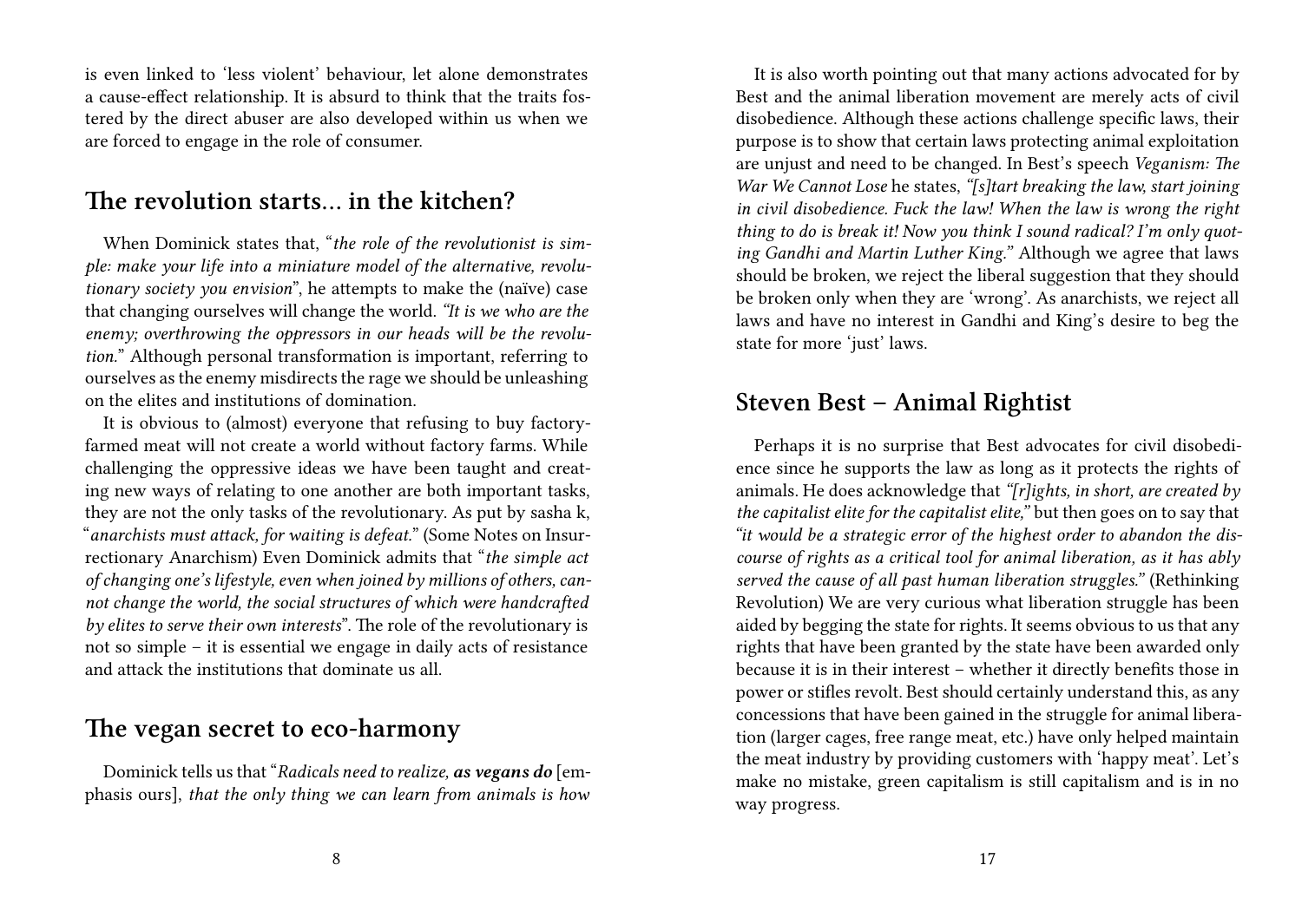ber of a movement completely obsessed with enforcing a specific diet. Bond specifically refers to himself as, first and foremost, an animal liberation activist. He then goes on to say that if a case arose in which it was necessary to choose between animal and human needs, he would choose the 'innocent' animals over humans because *"our depravity, perversion, and lust for blood as a species is profound and disturbing!"* (Supreme Power Vegan) This misanthropic attitude certainly is not that of an anarchist, but one of a single-issue activist concerned solely with animal liberation. Bond demonstrates that the tactics do not define the individual, and although it may seem that we are using this one individual to represent the entire movement, our experience finds these to be widespread themes. Best himself is guilty of this when he states that *"I cannot fathom privileging a work reduction for humans who live relatively comfortable lives to ameliorating the obscene suffering of tens of billions of animals who are confined, tortured, and killed each year in the most unspeakable ways."* (Rethinking Revolution)

It seems obvious that the animal liberation movement is not anarchist, as Best and Dominick suggest, but is in fact just a militant faction of activists. Dominick seems to think that the two are synonymous when he suggests that "*[w]ithout claiming to speak for all, I will say that those I consider true anarchists and animal liberationists seek to realize our visions via any means effective. We understand, contrary to mainstream perceptions of us, that wanton destruction and violence will not bring about the end we desire."* (Animal Liberation and Social Revolution) As anarchists, we do not bother with the activist obsession with effectiveness, as this often causes paralysis, over-analysis of the action, and an attempt to find the 'perfect' action. Instead, we suggest attacking institutions of domination with the *"playful ferocity"* referred to by Feral Faun in *Insurgent Ferocity*. Although this can be done tactically, we will not allow effectiveness to channel our revolt against the forces of domination. We are not sure what perfect ending Dominick seems to desire, but *"wanton destruction and violence"* can certainly be a part of our projects.

*to live in a sane and sound relationship with the environment*". Dominick should be reminded that the only known examples of individuals living in a sane and sound relationship with the environment are indigenous cultures. To pretend that veganism is required to develop a holistic analysis of human-nature relationships is possibly the most embarrassing of Dominick's mistakes. While eating meat may not be a necessary condition for living in a sane and sound relationship with the environment, we know for a certainty that one can live eco-harmoniously while consuming animals.

#### **Moving beyond veganism**

Our critique of veganism does not mean we support speciesism, in the same way that anarchists who critique feminism do not support patriarchy. Rather, our critique is meant to demonstrate that a radical understanding of the institutions of domination means moving beyond the notion that veganism, whether defined as a consumer or lifestyle choice, is a crucial step in changing our human-animal relationships. Developing non-hierarchical relationships with animals requires thoughtful analysis, an attempt to recreate the one-on-one interactions we have with animals in our daily lives, and acts of resistance against the system that dominates us all. This obsession with 'cruelty-free' living allows the movement to be co-opted and diverts us from real revolutionary projects. It is completely ridiculous when Steven Best and company advocate so strongly for 'ethical veganism' and then complain that "*[vegans] are lifestyle oriented and apolitical; we are consumerist… we care more about our own purity, or the purity of other vegans, more than we care about the social problems and social structures.*" (Best, Veganism – The War We Cannot Lose) It is Best's insistence on the revolutionary potential of veganism that opens the door for the 'apolitical' vegans he claims to hate. The 'voice of the voiceless' Peter Young even refuses to support non-vegetarian prisoners that have engaged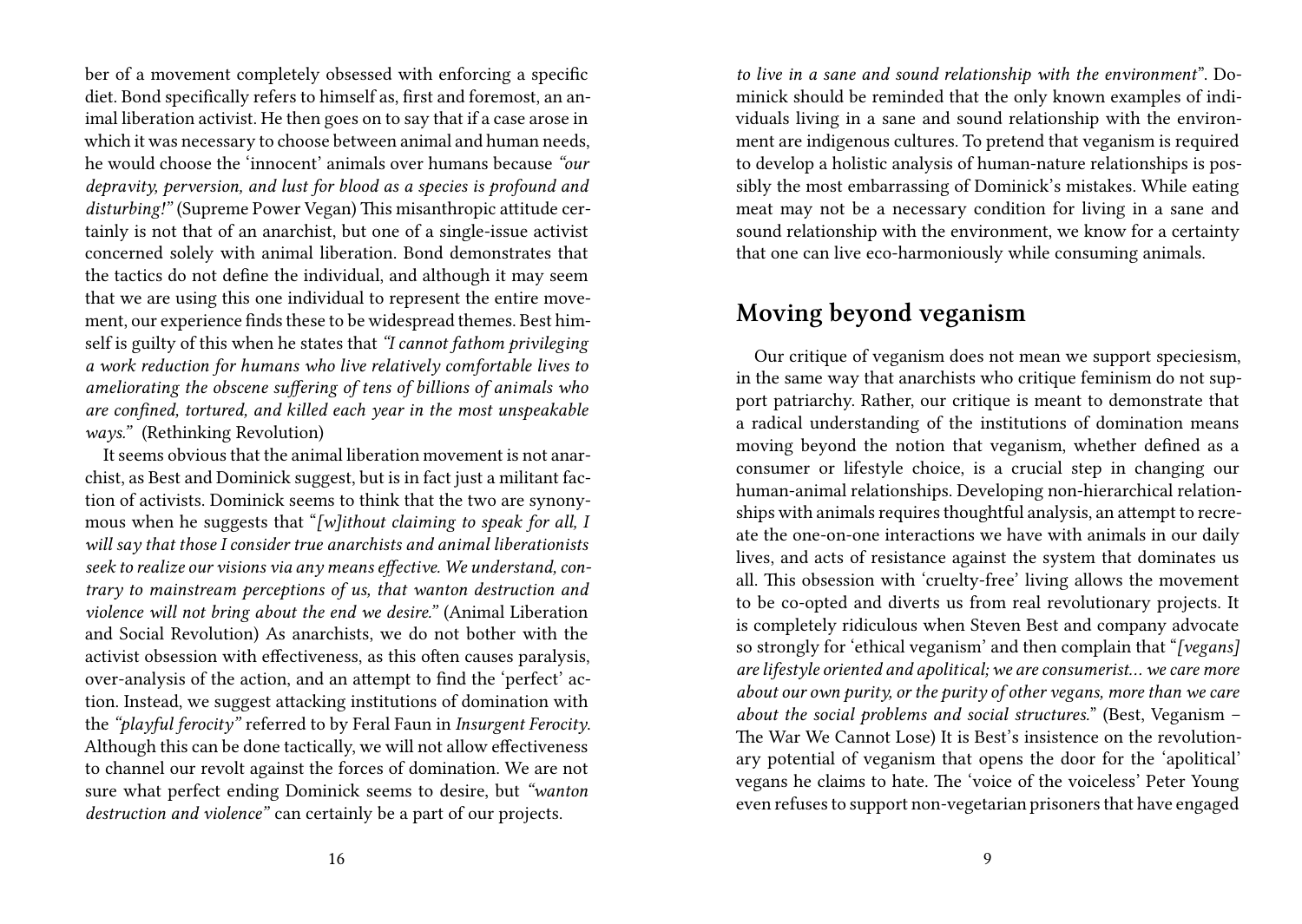in direct attacks against animal industries, demonstrating just how obscene this 'radical' infatuation with veganism really is.

We are not denying that there are many *subjective* reasons for being vegan, such as a personal aversion to eating meat, feeling healthier as a vegan, being fearful of contaminated animal products, or feeling that veganism strengthens your personal understanding of animal exploitation. But it should be emphasized that veganism is not a radical response to animal oppression – it can never be more than a lifestyle choice. It is time for us to abandon the idea that veganism is a revolutionary act and begin to attack the forces of domination that control us all, human and nonhuman.

in 'statist' projects. Non-statist actions include any action that does not fall under state-sanctioned activities, such as peaceful protest, voting, and petitioning. However, his distinction seems to be completely arbitrary, as many animal liberationists also engage in 'statist' actions including vegan outreach and legal reform (see, for example, the government funded group 'Animal Liberation' or the vegan outreach and potluck group 'Animal Liberation Action' in North Carolina). To claim that the animal liberation movement engages in only 'non-statist' activity is a blatant misrepresentation of the movement.

It's also worth pointing out that just because someone engages in 'non-statist' action does not mean they have gone beyond liberal ideology. Best implies that anyone willing to break the law is an anarchist when he declares that *"the [Animal Liberation Movement] challenge the myths of representative democracy, as they explore direct action and live in anarchist cultures."* Best also claims that "*Not only are animal liberationists anarchist in their social and political outlook, they are also anarchist in their organization and tactics. The small cells [of] ALF activists… are akin to anarchist affinity groups in their mutual aid, solidarity, and consciousness building."* (ibid) But just because a group uses anarchist tactics does not mean that they share an affinity with all anarchists in the way that they create their life project. While attacking institutions of domination is part of the insurrectional project, by issuing communiqués that demand "*animal liberation – no matter what it may take*", the movement continues to deal with the oppression of animals as an isolated issue. The insurrectional project goes beyond this specialization and expands revolt to an attack against *all* the forces that dominate us.

ALF activist Walter Bond has written essays titled *Supreme Vegan Power* and *The Crusade for Animal and Earth Liberation* – this certainly does not sound like an anarchist who is concerned with attacking the system of domination in its totality. In fact, these titles sound frighteningly similar to white supremacist and religious propaganda – maybe not entirely surprising coming from a mem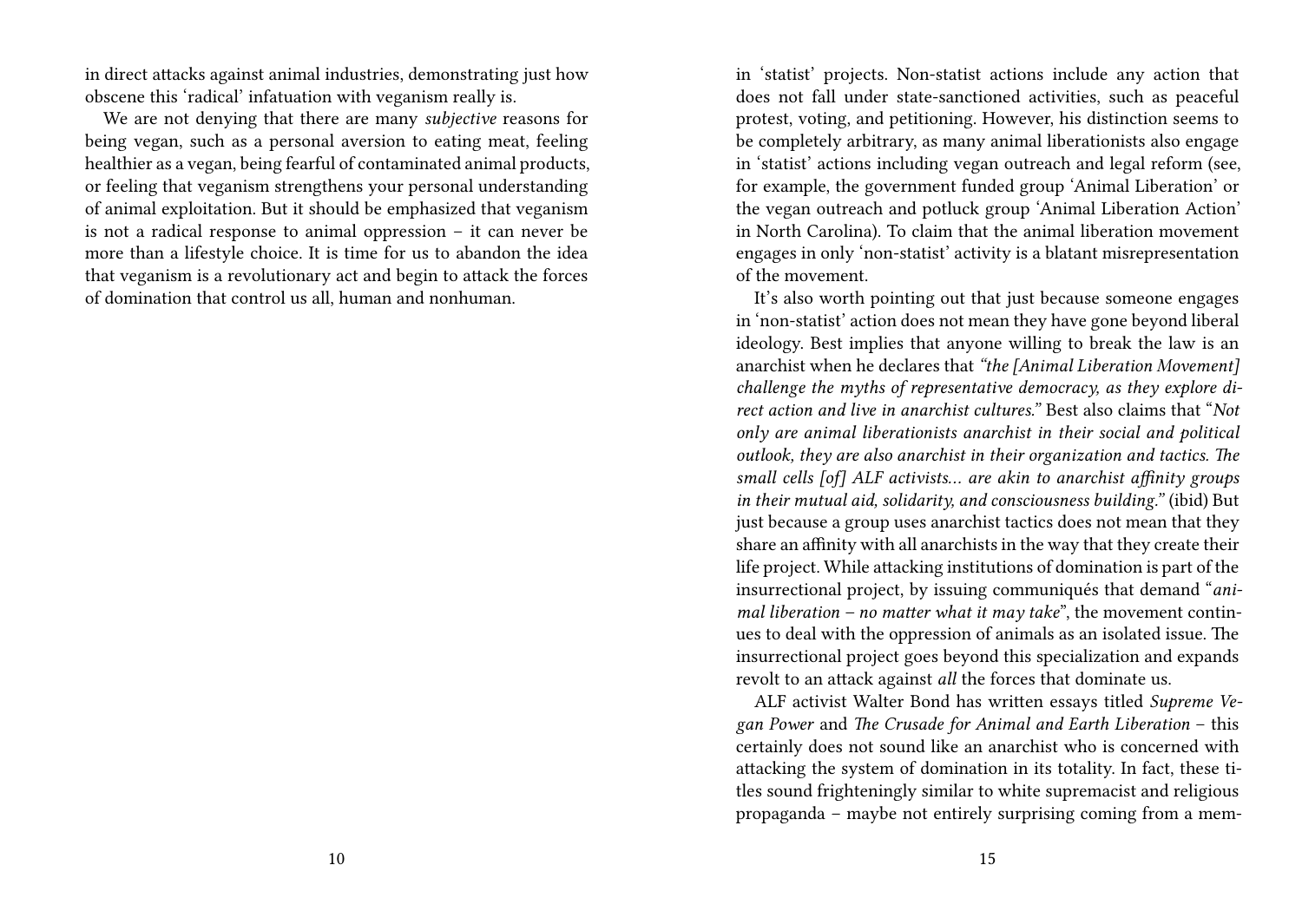gest that *"[b]uilding on the momentum, consciousness, and achievements of past abolitionists and suffragettes, the struggle of the new abolitionists might conceivably culminate in a Bill of (Animal) Rights."* (Rethinking Revolution) Since a Bill of (Human) Rights has *clearly* given us our freedoms, it's no wonder that Best wants the same for animals.

Similarly, Dominick points out that "*[f]eminism and veganism have much in common, and each has plenty to teach to and learn from the other*." (Animal Liberation and Social Revolution) We fully agree with Dominick — both are liberal ways of attempting to deal with a single form of exploitation in isolation. While it is imperative we attempt to minimize the ways in which we perpetuate speciesist and sexist behavior, we disagree with Dominick's contention that feminism and the animal liberation movement (and its associated lifestyle choice 'ethical veganism') are radical responses to them.

Best complains that "*because animal liberation challenges the anthropocentric, speciesist, and humanist dogmas that are so deeply entrenched in socialist and anarchist thinking and traditions, Leftists are more likely to mock than engage it."* (Rethinking Revolution) It seems obvious that the reason some anarchists mock the animal liberation movement is because of its attempt to deal with animal exploitation as an isolated issue, rather than confronting the entire system of domination. By referring to anarchists as part of 'the left', Best fails to recognize that although some anarchists choose to associate themselves with the left, many anarchists, us included, have chosen to distance themselves from the liberal ideology of the political left.

#### **Militant activists are still activists**

Best distinguishes animal liberationists from the overall animal rights movement by claiming that liberationists engage in 'nonstatist' (and thus, anarchist) action, while animal rightists engage

# **3. Animal Liberation as Liberal Ideology**

As individuals who attempt to live in constant struggle against the system that dominates our entire existence, we have embraced the insurrectional project of constant revolt against the forces that limit our freedom. This life project is not based on an image of a future society and we propose no ideology to define our revolt. This places us in opposition to leftist forms of struggle (including the animal liberation movement) who construct an ideology to guide their struggle and propose a future society with new 'anti-authoritarian' morals.

In recent years, the animal liberation movement has developed strong ties to anarchist organizations and projects. Anarchists (us included) identify with and support the willingness of individuals in the movement to engage in direct action against state and capital and some animal liberationists have embraced an anti-state/ anti-capitalist analysis.This has led some animal liberationists to describe their movement as an explicitly anarchist project. While the discussion of human-animal relations has added to anarchist theory and we can find moments of affinity with animal liberationists who engage in direct action, the isolated struggle against speciesism and the movement's intense moralism are at odds with our project of insurrection.